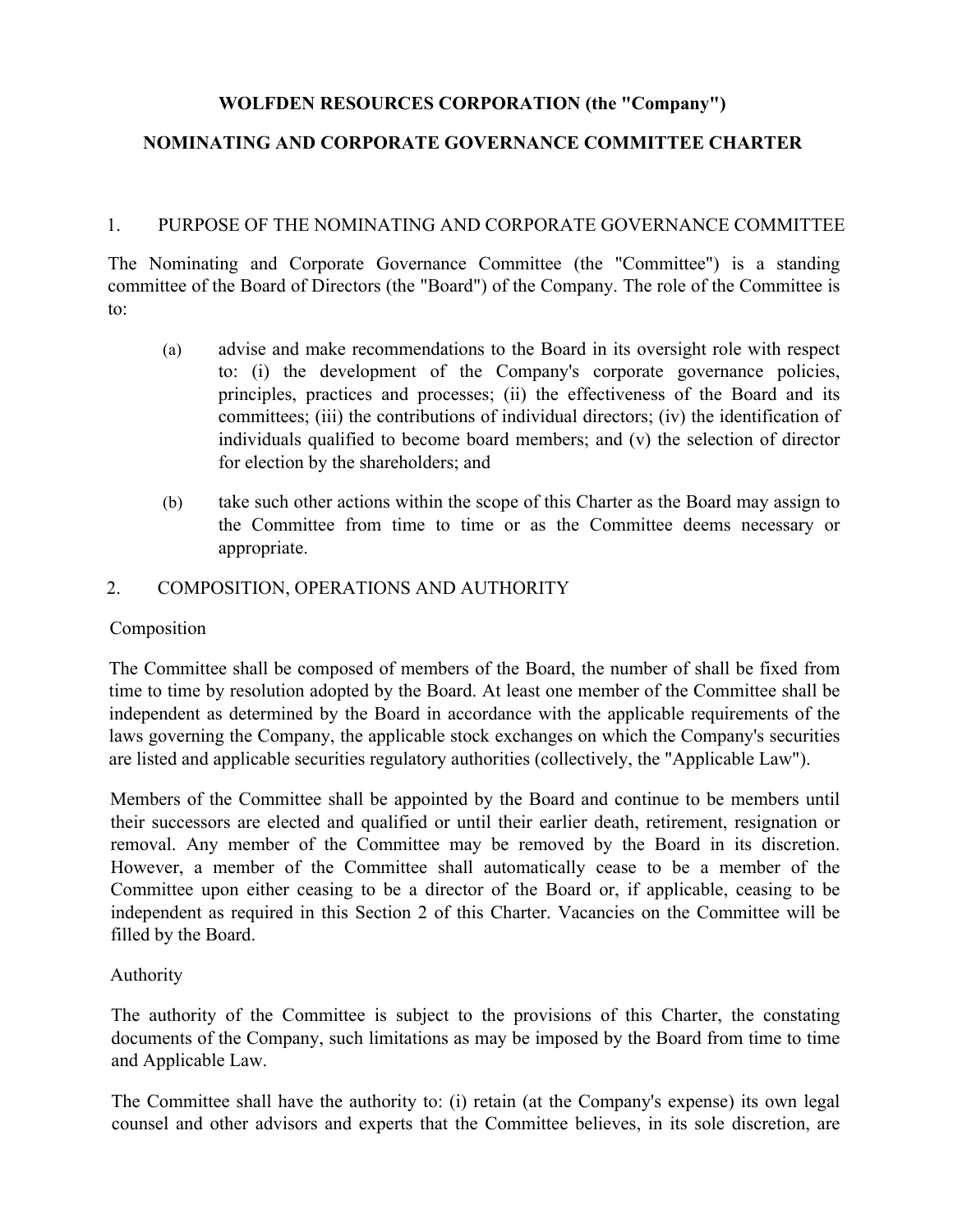needed to carry out its duties and responsibilities; and (ii) conduct investigations that it believes, in its sole discretion, are necessary to carry out its responsibilities. In addition, the Committee shall have the authority to request any officer, director or employee of the Company, or any other persons whose advice and counsel are sought by the Committee, such as members of the Company's management or the Company's outside legal counsel and external auditors, to meet with the Committee or any of its advisors and to respond to their inquiries. The Committee shall have full access to the books, records and facilities of the Company in carrying out its responsibilities.

The Committee shall have the authority to delegate to one or more of its members, responsibility for developing recommendations for consideration by the Committee with respect to any of the matters referred to in this Charter.

# **Operations**

The Board may appoint one member of the Committee to serve as chair of the Committee (the "Chair"), but if it fails to do so, the members of the Committee shall designate a Chair by a majority vote of the full Committee to serve at the pleasure of the majority of the full Committee. If the Chair of the Committee is not present at any meeting of the Committee, an acting Chair for the meeting shall be chosen by majority vote of the Committee from among the members present. In the case of a deadlock on any matter or vote, the Chair shall refer the matter to the Board. The Committee may appoint a secretary who need not be a member of the Board or Committee. A secretary who is not a member of the Committee shall not have the rights of a member of the Committee.

The Chair shall preside at each meeting of the Committee and set the agendas for the Committee meetings. The Committee shall have the authority to establish its own rules and procedures for notice and conduct of its meetings as long as they are not inconsistent with any provisions of the Company's constating documents or this Charter.

The Committee shall have regular meetings (in person or by telephonic meeting) on at least a semi-annual basis or more frequently as circumstances dictate. The Committee shall maintain written minutes or other records of its meetings and activities, which shall be duly filed in the Company's records.

Except as otherwise required by the Company's constating documents, a majority of the members of the Committee shall constitute a quorum for the transaction of business and the act of a majority of the members present at any meeting at which there is a quorum shall be the act of the Committee. The Committee may also act by unanimous written consent in lieu of a meeting.

The Chair of the Committee shall report to the Board following meetings of the Committee and as otherwise requested by the Board.

# 3. RESPONSIBLITIES AND DUTIES

The Committee's primary responsibilities are to: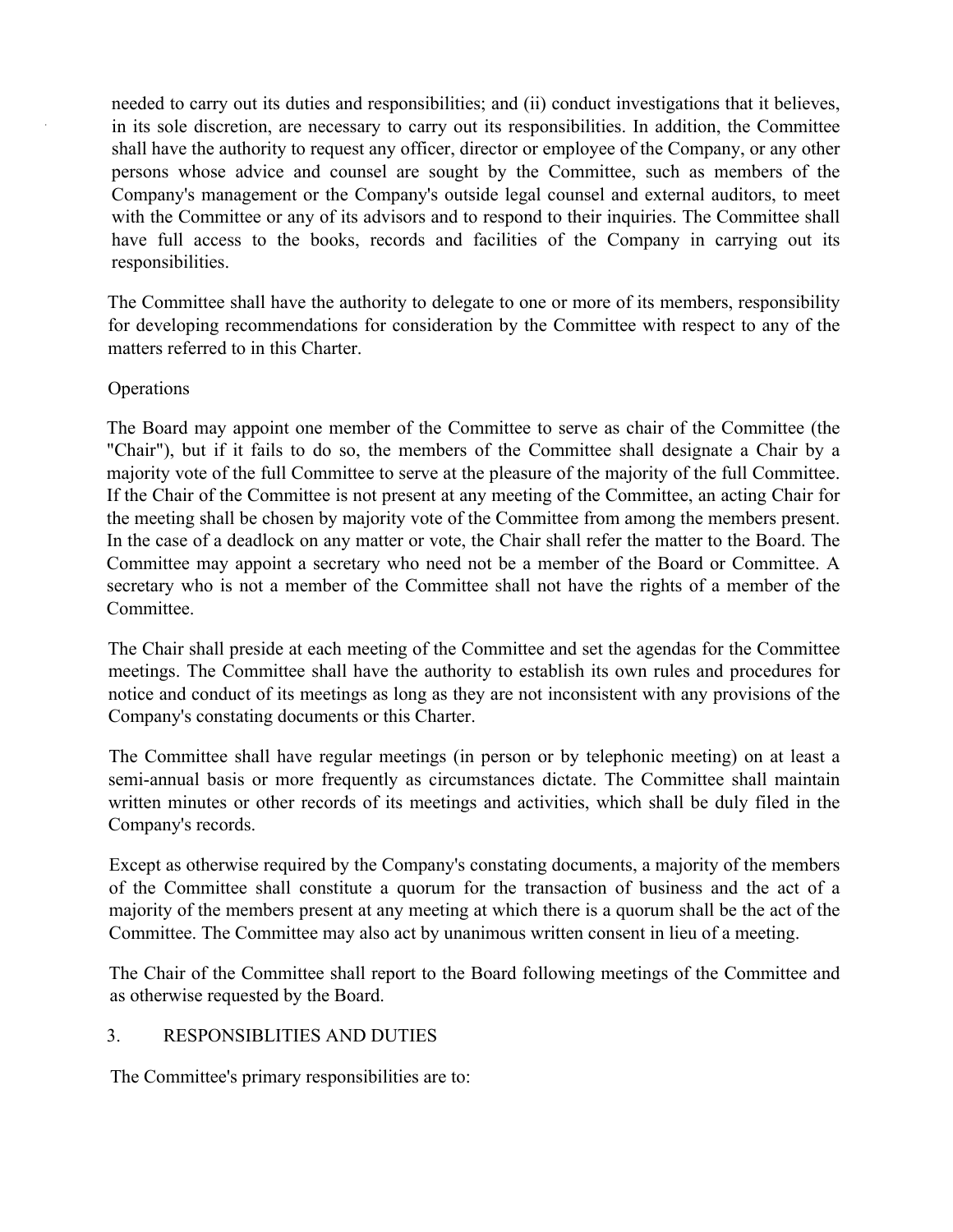- (a) review the Board committee structure on an annual basis and recommend to the Board any changes it considers necessary or desirable with respect to that committee structure, including (all in consultation with the Chair of the Board): (i) the mandates of each committee; (ii) the criteria for membership on any committee; (iii) the composition of each committee; (iv) the appointment and removal of members from any committee; (v) the operations of each committee, including the ability of any committee to delegate any or all of its responsibilities to a sub-committee of that committee; and (vi) the process for each committee reporting to the Board;
- (b) review the charters of each committee of the Board, and recommend such changes as are required or desirable;
- (c) review the Company's corporate governance practices at least annually and recommend appropriate policies, practices and procedures to the Board;
- (d) review the corporate governance sections to be included in the Company's annual report or proxy material, including the statement of corporate governance practices;
- (e) develop and recommend to the Board a process for assessing the effectiveness of the Board, as a whole, the committees of the Board and the contribution of individual directors and be responsible for overseeing the execution of the assessment process approved by the Board;
- (f) evaluate its effectiveness and the effectiveness of its members pursuant to the process for such evaluation approved by the Board;
- (g) review, as required, the skills, areas of expertise, backgrounds, independence and qualifications of the members of the Board;
- (h) review, as required, the size and composition of the Board to ensure that there remain an appropriate number of "unrelated" and "independent" directors;
- (i) serve as a forum for individual directors to voice any concerns on matters not readily discussed at regular meetings of the Board;
- (j) recommend to the Board a system which enables an individual director to engage outside advisers at the Company's expense in appropriate circumstances a.ld with the approval of the Committee;
- (k) recommend to the Board appropriate criteria for the selection of new directors, periodically review the criteria adopted by the Board and, if deemed desirable, recommend to the Board changes to such criteria;
- (l) identify and recommend qualified candidates to the Board who meet the selection criteria approved by the Board, and recommend the slate of nominees for election by shareholders at the annual meeting (and in this regard the Committee shall have